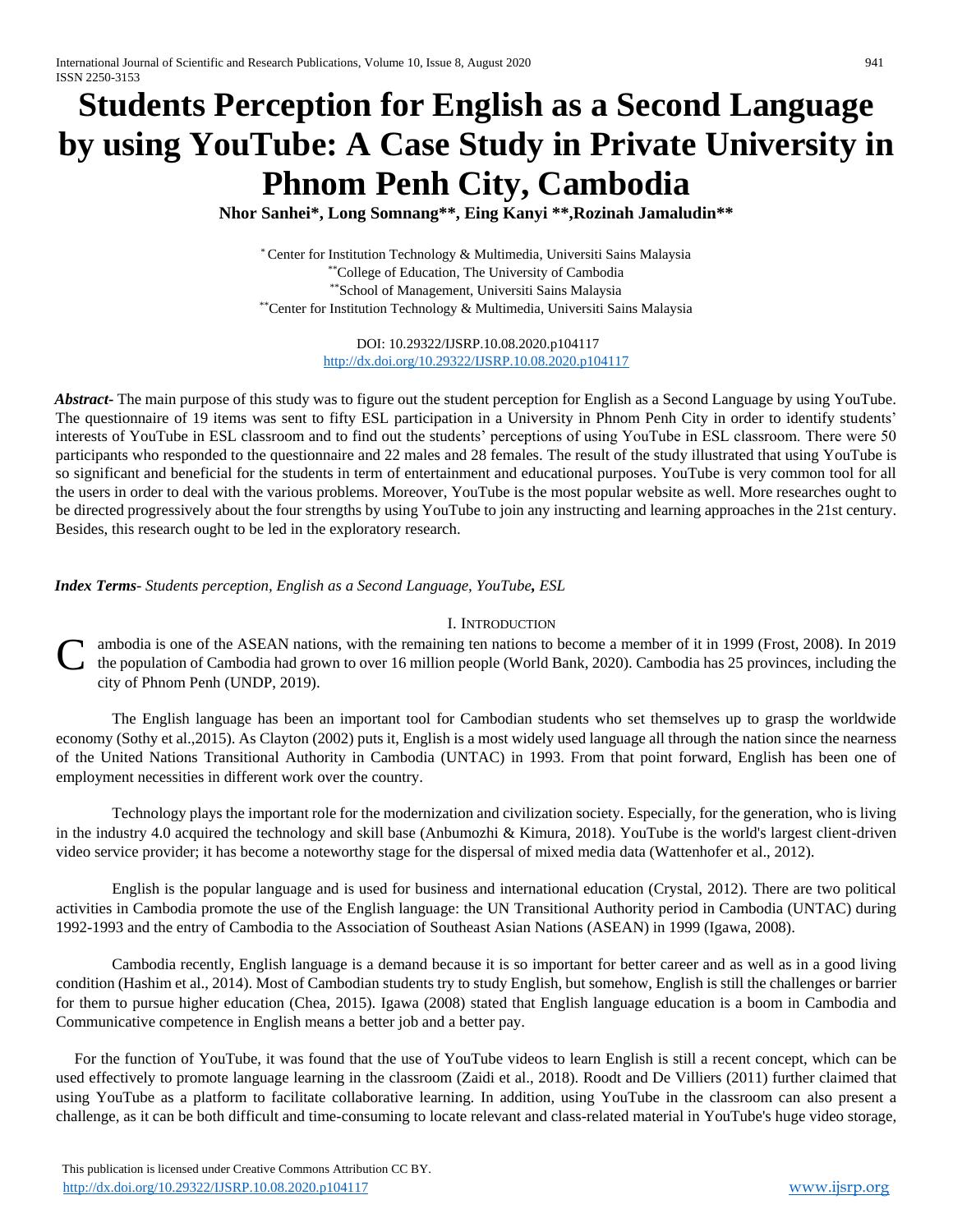International Journal of Scientific and Research Publications, Volume 10, Issue 8, August 2020 942 ISSN 2250-3153

particularly if the lecturer does not have a specific video clip (Burke, Snyder & Rager, 2009). As the above mentioned, this study is to investigate the student's perception of English as a Second Language by using YouTube.

**Research Objectives:** There were two precise objectives for this research study; to identify students' interests of YouTube in ESL classroom; to find out the students' perceptions of using YouTube in ESL classroom.

### II. LITERATURE REVIEW

Perception is the capacity of a person to be conscious of what is going on in their world and to understand it. Theories of perception have developed around how the mind processes, knowledge that the sensory organs- eyes, ears, nose, and skin-send to it. These organs transmit signals to the brain, use them to create memories, make decisions and comment on issues. Hallucinations, veridical hallucinations and visual illusions are the different forms of experiences used in the theories of perception. (Hoffman, 2015).

YouTube **is** also an online website for video sharing that allows you to transfer content to your personal YouTube Channel – made by you or others. YouTube features comment threads you can monitor on your channel and videos, as well as a tracker that lets you track who is watching your videos (YouTube, 2011). Cheng et al., (2008) reported that since its launch in early 2005, YouTube has been the most popular Internet platform offering a new generation of short video sharing services. However, the use of a range of teaching methods and learning activities in the classroom or through online training will help enhance students ' learning environment (Fill & Ottewill, 2006).

Research on using YouTube in the classroom is typically a recent area of research. By contrast, the use of YouTube and other ICT resources in language learning has become worldwide a well-known dialogue. A few researchers from various nations recommended that utilizing ICT in the classroom is ending up increasingly predominant in coming years (Klimova & Poulova, 2014; Teo et al., 2008). In the digital Education, the trade of using ICT, significantly YouTube encourages students to learn more actively and interactively. In addition, Mishna et al., (2009) claimed that, as a means of communication and socialization, the use of technology like the Internet is more than any other process

## III.METHODOLOGY

Purposive sample will be applied in English as a Second Language class and it will be adopted to select the participants for this research. Purposive sampling, one of the most common sampling techniques, group participants on the basis of pre-selected parameters related to a particular research question (Mack, 2005). For this reason, purposive sampling is most effective when data review and analysis are carried out in conjunction with data collection (Mack, 2005).

In addition, the researcher utilized this testing strategy to pick just the normal and savvy scholarly execution understudies to take an interest in this study.

Instruments are adopted from Balbay and Kilis (2017).

1. Questionnaire Design

Appendix A shows the sample questionnaires about Students Perception for English as a Second Language by using YouTube

**Table 1** Distribution of items

| Appendix   | Type                                                                      | References                               | No. of Items |  |
|------------|---------------------------------------------------------------------------|------------------------------------------|--------------|--|
| A          |                                                                           | Section (A) Respondents details          |              |  |
|            | Section (B) Respondents' questionnaire in using YouTube                   |                                          |              |  |
| Perception | <b>Student Perception for</b><br>English as a Second<br>Language by using | Adopted from Balbay<br>and Kilis (2017). | 9 items      |  |
|            | YouTube                                                                   |                                          |              |  |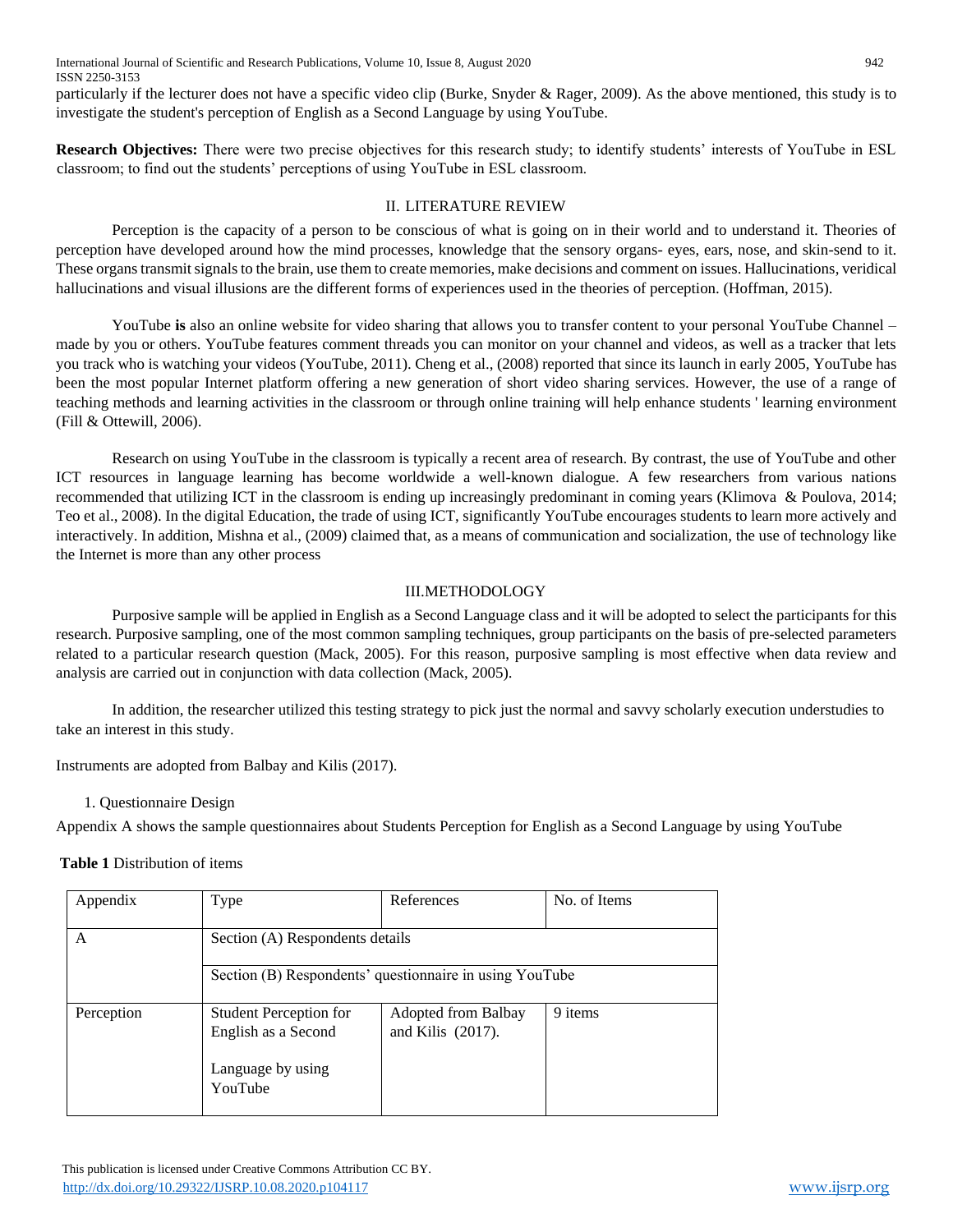International Journal of Scientific and Research Publications, Volume 10, Issue 8, August 2020 943 ISSN 2250-3153

#### 2. Data Analysis

In this study, Quantitative data is examined by using Statistical Package for the Social Sciences (SPSS) in descriptive data.

## IV. RESULTS AND DISCUSSION

For the purpose of this research, data are described in numbers, percentages and mean.

#### **6.1 Demographic Profile of Students**

A total of 50 students responded to the questionnaire which has two different sections. See the following tables respectively:

**Table 1** Gender, Age, Year &Marital Status

| Respondents           | Description  | No. of respondents | Percentage $(\% )$ |
|-----------------------|--------------|--------------------|--------------------|
|                       | Male         | 22                 | 44                 |
| Gender                | Female       | 28                 | 56                 |
|                       | Total        | 50                 | 100                |
|                       | Under 20     | 7                  | 14                 |
|                       | $20 - 25$    | 37                 | 76                 |
| Age                   | 26-30        | 4                  | 8                  |
|                       | More than 30 | 1                  | 2                  |
|                       | Total        | 50                 | 100                |
|                       | Second       | 37                 | 74                 |
| Year                  | Third        | 9                  | 18                 |
|                       | Fourth       | 4                  | 8                  |
|                       | Total        | 50                 | 100                |
|                       | Single       | 49                 | 98                 |
| <b>Marital Status</b> | Married      |                    | 2                  |
|                       | Total        | 50                 | 100                |

Table 1 showed that the participants of 50 responded to the questionnaire which 44% male and 66% female. Moreover, the highest age group (20-25) is 76% of the participants and most of the respondents are from the Second year. Additionally, 98% of respondents are still single.

#### **Table 2** Experiences of students using YouTube

| Respondents                 | Description                            | No. of<br>respondents | No. of<br>respondents |
|-----------------------------|----------------------------------------|-----------------------|-----------------------|
| Experience of using YouTube | Everyday                               | 38                    | 38                    |
|                             | Only at Weekend                        | 9                     | 9                     |
|                             | Rarely                                 | 3                     | 3                     |
|                             | Total                                  | 50                    | 50                    |
| How often do you use You    | For Entertainment                      | 28                    | 28                    |
| Tube                        | To Improve my English                  | 22                    | 22                    |
|                             | Total                                  | 50                    | 50                    |
| Have you ever use You Tube  | Yes                                    | 48                    | 48                    |
|                             | No                                     | 2                     | 2                     |
|                             | Total                                  | 50                    | 50                    |
|                             | I didn't know which playlist to watch. | 17                    | 17                    |
| Why You Tube is beneficial  | I wasted my time finding examples.     | 20                    | 20                    |
|                             |                                        |                       |                       |
|                             |                                        | 13                    | 13                    |

 This publication is licensed under Creative Commons Attribution CC BY. <http://dx.doi.org/10.29322/IJSRP.10.08.2020.p104117> [www.ijsrp.org](http://ijsrp.org/)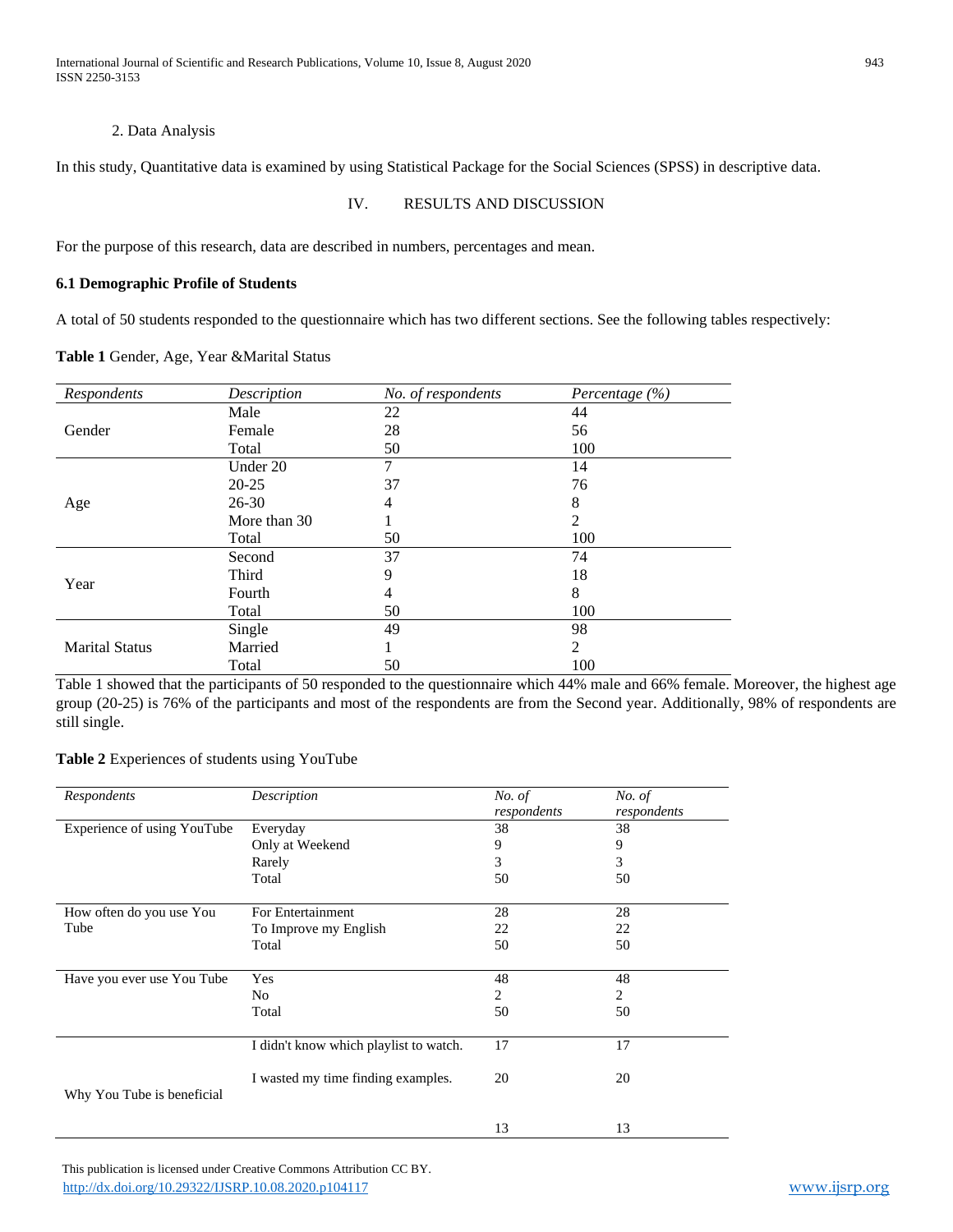| I figured that all those examples were<br>good examples. |    |    |
|----------------------------------------------------------|----|----|
| Total                                                    | 50 | 50 |

Table 2 showed that 67 % of the respondent had the experience of using YouTube almost every day. In contrast, 56% of respondents use YouTube for the entertainment. However, 44% of this participant watches YouTube in order to improve their English. Additionally, either watching YouTube for entertainment or academic purposes, it would be awesome for their living. Surprisingly, 40% of respondent consider watching YouTube as wasting their time.

**Table 3** The Student's Perception of using YouTube

| Description                                                                                             | Mean | <b>Std. Deviation</b> |
|---------------------------------------------------------------------------------------------------------|------|-----------------------|
| Discussing the videos on YouTube makes the class<br>more interesting.                                   | 4.20 | 0.75                  |
| It has been more effective to use YouTube in class<br>than to look at slides.                           | 3.12 | 0.98                  |
| The YouTube videos in classroom motivated me to<br>improve presentation                                 | 3.44 | 0.95                  |
| The YouTube videos in classroom motivated me to<br>watch more presentations than those on the playlists | 3.24 | 0.91                  |
| The YouTube videos used in class enhanced my<br>participation in the classroom.                         | 3.22 | 0.91                  |
| Usage of YouTube videos improved my<br>comprehension of the substance of the lesson                     | 3.32 | 0.84                  |
| Watching classroom YouTube videos had positive<br>results on improving my presentation skills           | 3.62 | 0.96                  |
| YouTube videos provide a clear source for listening<br>comprehension practice.                          | 3.98 | 0.79                  |
| If I were an instructor, I'd use videos from YouTube<br>in my classes.                                  | 3.56 | 0.86                  |

According to the results above, the descriptive statistics showed that the student's perception of YouTube videos being more interesting had a mean score of 4.20 over 5.00 and a standard deviation of 0.75. The results showed that using YouTube in class was more effective than watching slides (M=3.12, SD=0.98), the YouTube videos in classroom motivated me to improve presentation (M=3.44, SD=0.95), the YouTube videos in classroom motivated me to watch more presentations than those on the playlists (M=3.24, SD=0.91), the YouTube videos enhanced my participation in the classroom (M=3.22, SD=0.91), usage of YouTube videos improved my comprehension of the substance of the lesson (M=3.32, SD=0.84), watching classroom YouTube videos had positive results on improving my presentation skills (M=3.62, SD=0.96), YouTube videos provide a clear source for listening comprehension practice (M=3.98, SD=0.79), and If I were an instructor, I 'd use videos from YouTube in my classes (M=3.56, SD=0.86).

# V. CONCLUSION

This descriptive study has illustrated the student perception of English as Second Language by using YouTube that divided into different sections: student perception of using YouTube that most of the participant experience of using it and it is used in the entertainment and in the educational purposes. The overall perceptions were pretty well. It can be clear clarified on the perceptions on using YouTube: the YouTube videos in classroom motivated me to improve presentation (M=3.44, SD=0.95), the YouTube videos enhanced my participation in the classroom (M=3.22, SD=0.91), watching classroom YouTube videos had positive results on improving my presentation skills (M=3.62, SD=0.96), YouTube videos provide a clear source for listening comprehension practice (M=3.98, SD=0.79), If I were an instructor, I 'd use videos from YouTube in my classes (M=3.56, SD=0.86).

This study is applicable on the effects of student perception for English as a Second Language by using YouTube among Cambodian university students. It may pave the way for the universities to implement and integrate Information Communication and Technology (ICT) tools into their existing curriculum. YouTube is very common tool for all the users in order to deal with the various problems. Moreover, YouTube is the most popular website as well.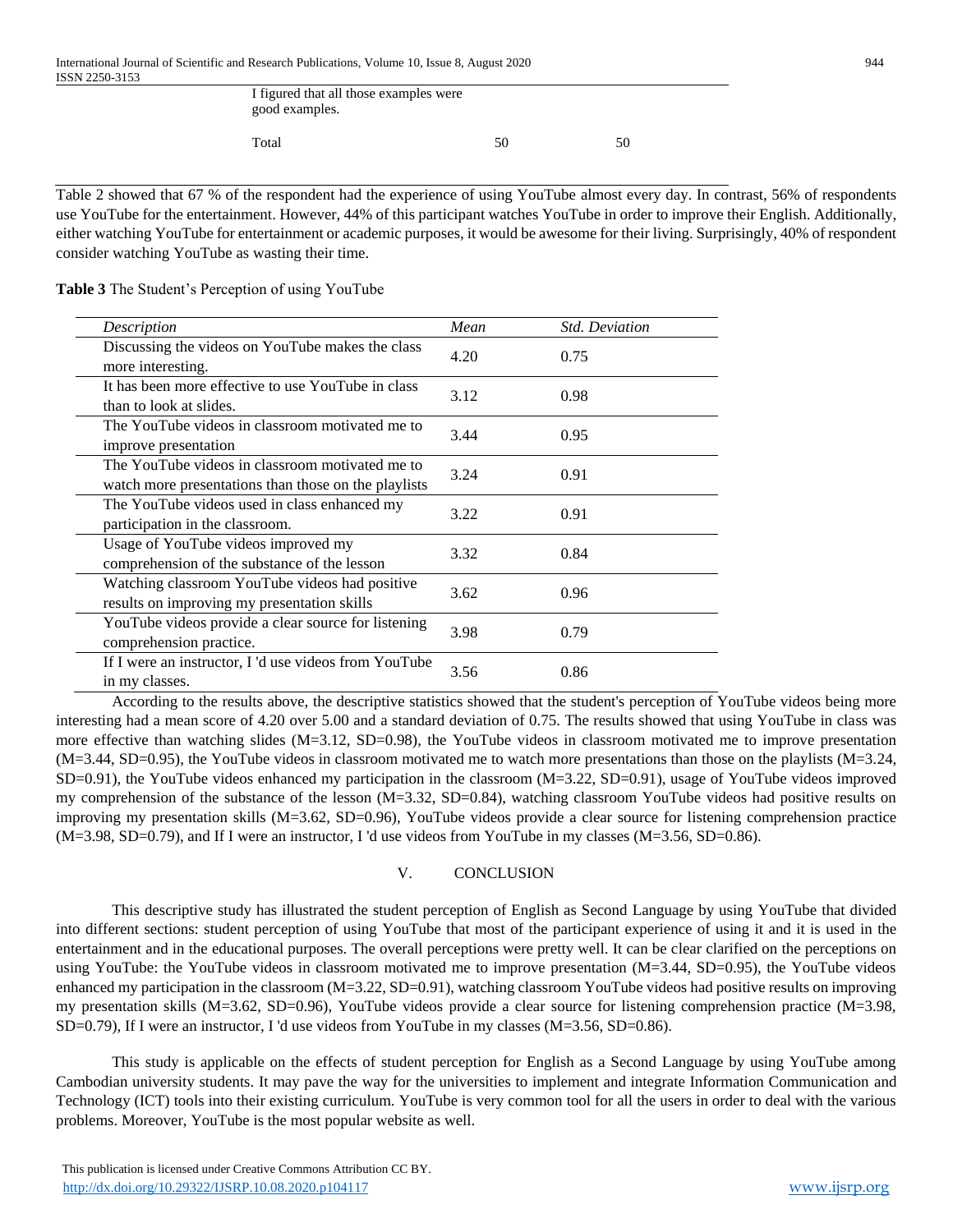More researches ought to be directed progressively about the four strengths by using YouTube to join any instructing and learning approaches in the 21st century. Such investigations will noteworthy to researchers, teachers, and students in the further proficient improvement and future profession advancement in instruction area. Besides, it ought to be led in the exploratory research.

Based on the finding of this study; teachers, universities, and the Ministry of Education, should provide training to equip the Cambodian students to be ready regarding the knowledge-based web 2.0 tools, especially YouTube, which will become increasingly significant for both students and teachers in term of teaching and learning process.

#### **REFERENCES**

- [1] Anbumozhi, V., & Kimura, F. (2018). Industry 4.0: Empowering ASEAN for the Circular Economy.
- [2] Balbay, S., & Kilis, S. (2017). Students' Perceptions of the use of a YouTube channel specifically designed for an Academic Speaking Skills Course. Eurasian Journal of Applied Linguistics, 3(2), 235-251
- [3] Burke, S. C., Snyder, S., & Rager, R. C. (2009). An assessment of faculty usage of YouTube as a teaching resource. Internet Journal of Allied Health Sciences and Practice, 7(1), 8.
- [4] Chea, N. (2015). HIGHER EDUCATION IN CAMBODIA Poor rural female students' challenges, motivations, and coping strategies.
- [5] Cheng, X., Dale, C., & Liu, J. (2008, June). Statistics and social network of youtube videos. In 2008 16th Interntional Workshop on Quality of Service (pp. 229-238). IEEE.
- [6] Clayton, C. E. (2002). Life without transcriptional control? From fly to man and back again. The EMBO journal, 21(8), 1881-1888.
- [7] Crystal, D. (2012). English as a global language. Cambridge university press.
- [8] Fill, K., & Ottewill, R. (2006). Sink or Swim: Maximising the potential of video streaming. Innovations in Education and Teaching International, 43(4), 397-408.
- [9] Frost, F. (2008). ASEAN's Regional Cooperation and Multilateral Relations: Recent Developments and Australia's Interests. Parliamentary Library.
- [10] Hashim, A., Chee Leong, Y., & Tra Pich, P. (2014). English in higher education in Cambodia. World englishes, 33(4), 498-511.
- [11] Hoffman, D. D., Singh, M., & Prakash, C. (2015). The interface theory of perception. Psychonomic bulletin & review, 22(6), 1480-1506
- [12] Igawa, K. (2008). English language and its education in Cambodia, a country in transition. Shitennoji University Bulletin, 46(1), 343-369.
- [13] Klimova, B. F., & Poulova, P. (2014, February). ICT as a motivational tool in the learning of foreign languages. In Proceedings of the 2014 International Conference on Educational Technologies and Education (pp. 53-56).
- [14] Mack, N. (2005). Qualitative research methods: A data collector's field guide.
- [15] Mishna, F., Saini, M., & Solomon, S. (2009). Ongoing and online: Children and youth's perceptions of cyber bullying. Children and Youth Services Review, 31(12), 1222-1228.
- [16] Roodt, S., & De Villiers, C. (2011). Using YouTube as an innovative tool for collaborative learning at undergraduate level in tertiary education. In Proceedings of the AIS SIG-ED IAIM 2011 Conference (pp. 1-13).
- [17] Sothy, K., Madhur, S., & Chhem, R. (Eds.). (2015). Cambodia Education 2015: employment and empowerment. Cambodia Development Resource Institute.
- [18] Teo, T., Chai, C. S., Hung, D., & Lee, C. B. (2008). Beliefs about teaching and uses of technology among pre‐service teachers. Asia‐Pacific Journal of Teacher Education, 36(2), 163-174.
- [19] UNDP (2019). HUMAN DEVELOPMENT REPORT CAMBODIA 2019. Retrieved from https://www.google.com/url?sa=t&rct=j&q=&esrc=s&source=web&cd=&cad=rja&uact=8&ved=2ahUKEwir8OHwuOXqAhUZ7nMBH Sa7DAsQFjAAegQIBRAB&url=http%3A%2F%2Fhdr.undp.org%2Fsites%2Fdefault%2Ffiles%2Fnhdr\_cambodia.pdf&usg=AOvVaw3 L7rWhtyTTsG4HH-xd-w2C
- [20] Wattenhofer, M., Wattenhofer, R., & Zhu, Z. (2012, May). The YouTube social network. In Sixth International AAAI Conference on Weblogs and Social Media.
- [21] World Bank (2020). Data Indicator. Retrieved fro[m https://data.worldbank.org/indicator/SP.POP.TOTL?locations=KH&view=chart](https://data.worldbank.org/indicator/SP.POP.TOTL?locations=KH&view=chart)
- [22] YouTube, L. L. C. (2011). YouTube. Retrieved, 27, 2011.
- [23] Zaidi, A., Awaludin, F. A., Karim, R. A., Ghani, N. F., Rani, M. S. A., & Ibrahim, N. (2018). University students' perceptions of YouTube usage in (ESL) classrooms. International journal of academic research in business and social sciences, 8(1), 541-553.

#### AUTHORS

**First Author** – Center for Institution Technology & Multimedia, Universiti Sains Malaysia, Email: [sanheinhor@gmail.com](mailto:sanheinhor@gmail.com) **Second Author** – College of Education, The University of Cambodia, Email: [education@uc.edu.kh](mailto:education@uc.edu.kh) **Third Author** – School of Management, Universiti Sains Malaysia, Email[: eingkanyi@gmail.com](mailto:eingkanyi@gmail.com)

**Fourth Author**– Center for Institution Technology & Multimedia, Universiti Sains Malaysia, Email: [rozinah@usm.my](mailto:rozinah@usm.my)